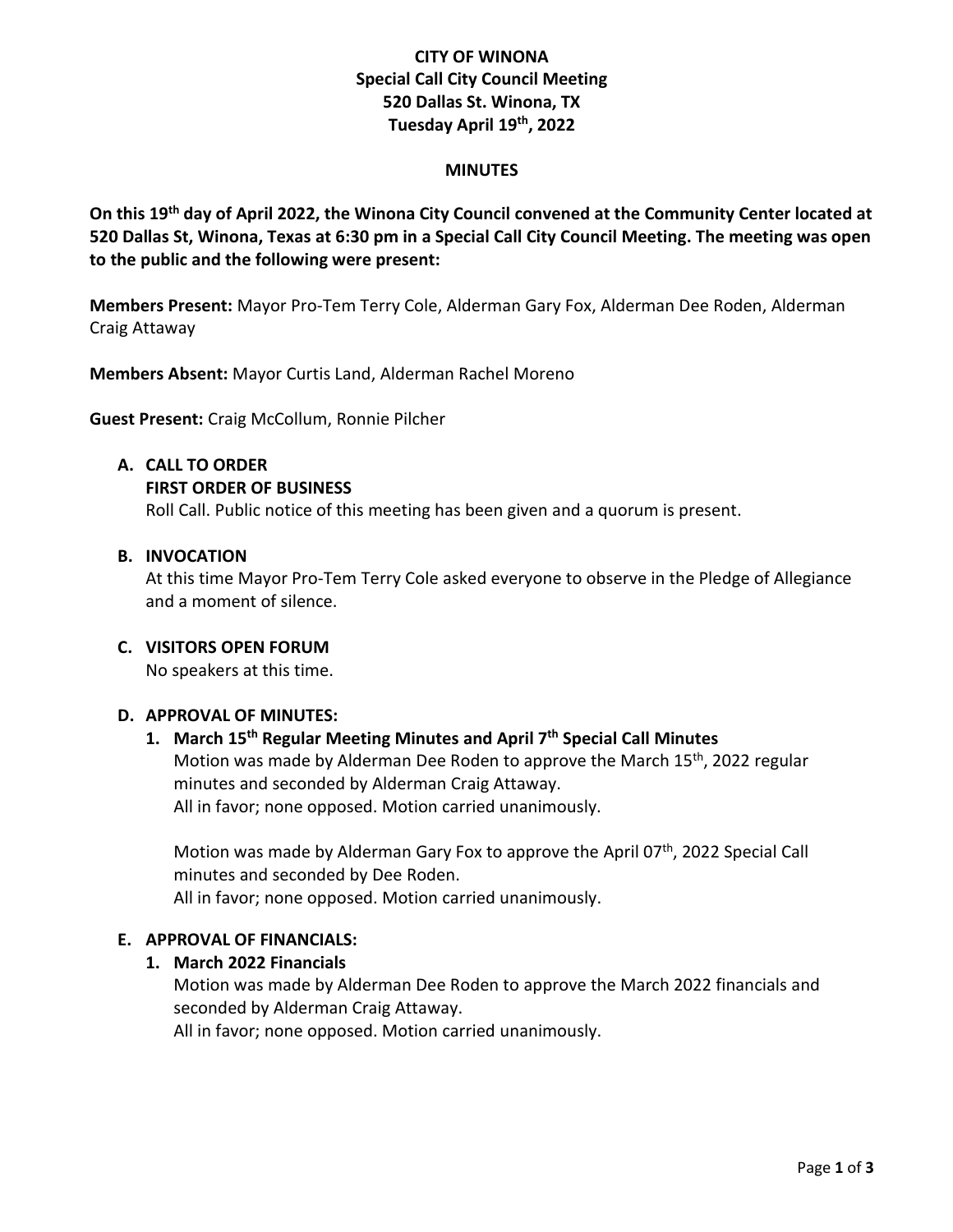# **CITY OF WINONA Special Call City Council Meeting 520 Dallas St. Winona, TX Tuesday April 19 th , 2022**

#### **MINUTES**

## **F. MONTHLY REPORTS OR UPDATES:**

## **1. Utility Department**

Craig McCollum gave update on March utility department. Add to the May Agenda to discuss the discussion about regulator for main line or individual from Starnes St east toward Hwy 155, the discussion on increasing the tapping rate for the water, sewer, and gas taps to reflect the increasing rates the city is incurring, the purchase of a scale for the chlorine bottles.

## **2. Park/City Beautification**

Alderman Dee Roden updated on the park about needing to add mulch to the playground areas. Has gotten a quote for mulch of \$306 for 16yrds.

## **3. Mayor Updates**

Mayor was absent from this meeting. No updates at this time.

## **G. DISCUSSION AND ACTION ITEMS:**

**1. Discussion and possible action approve the subdivision of lot 411 Dallas St to be named Winona Heights Subdivision.**

Motion was made by Alderman Dee Roden to approve the subdivision to be named Winona Heights and seconded by Alderman Craig Attaway.

All approved; none opposed. Motion carried unanimously.

## **2. Discussion and possible action to purchase woodchips for the playground area at Miller Park. (Dee Roden)**

Motion was made by Alderman Craig Attaway to approve the purchase of the woodchips and seconded by Alderman Gary Fox.

All in favor; none opposed. Motion carried unanimously.

**3. Discussion and possible action to declare by proclamation the month of May as Motorcycle Awareness Month.**

Motion was made by Alderman Gary Fox to accept the proclamation and seconded by Alderman Dee Roden.

All in favor; none opposed. Motion carried unanimously.

**4. Discussion and possible action to form an Emergency Alert Procedure for the City of Winona.**

Motion was made by Alderman Dee Roden to table until May meeting and seconded by Alderman Craig Attaway.

All in favor; none opposed. Motion carried unanimously.